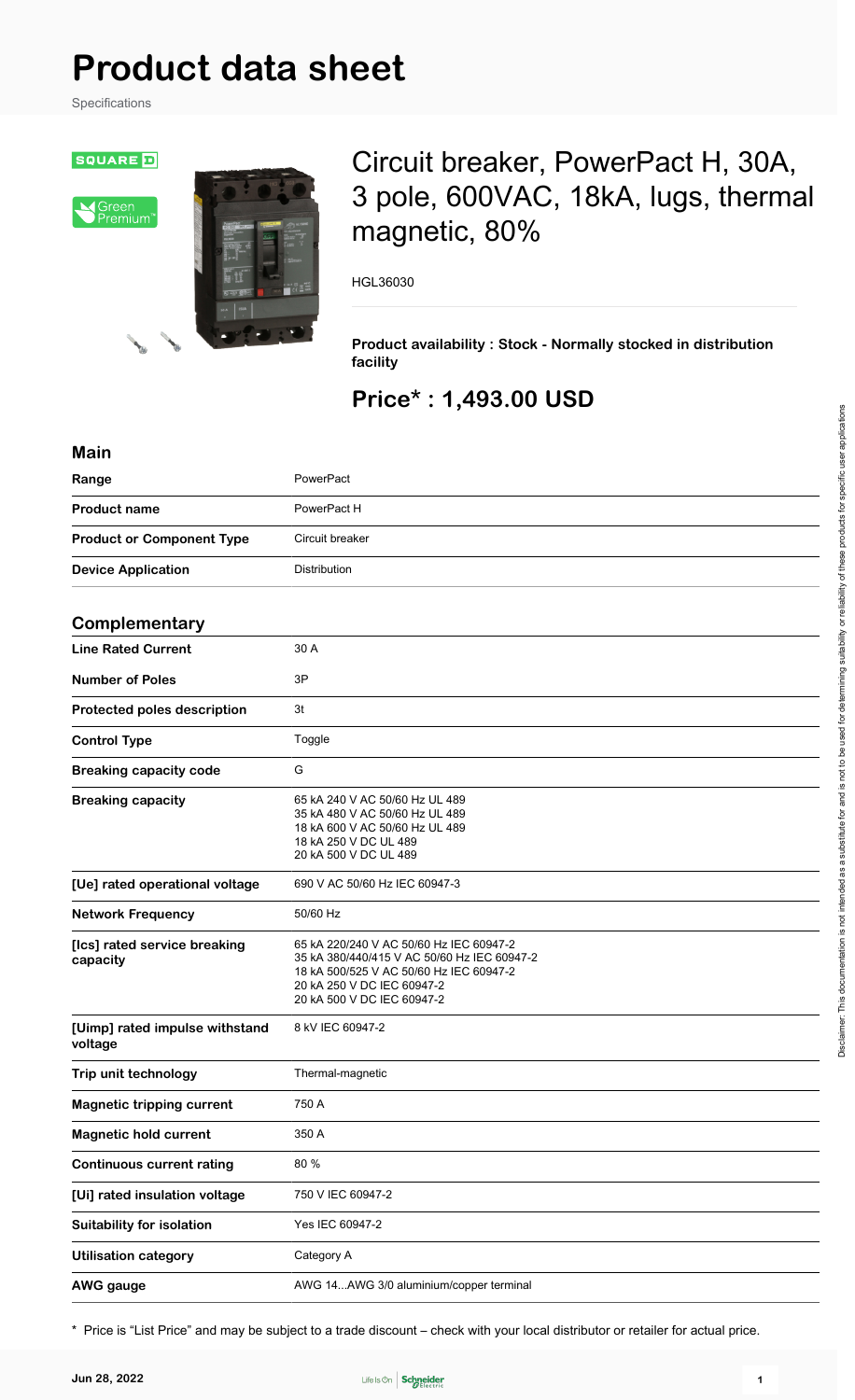| <b>Local signalling</b>        | Switched off (OFF) 1 trip indicator green)                                                                                                                                     |
|--------------------------------|--------------------------------------------------------------------------------------------------------------------------------------------------------------------------------|
| <b>Mounting mode</b>           | Unit mount lug)                                                                                                                                                                |
| <b>Mounting Support</b>        | Lug                                                                                                                                                                            |
| <b>Electrical connection</b>   | Lugs line<br>Lugs load                                                                                                                                                         |
| <b>Terminal identifier</b>     | AL150HD                                                                                                                                                                        |
| <b>Tightening torque</b>       | 44.25 lbf.in (5 N.m) 0.000.01 in <sup>2</sup> (2.56 mm <sup>2</sup> ) (AWG 14AWG 10)<br>123.91 lbf.in (14 N.m) 0.020.15 in <sup>2</sup> (1095 mm <sup>2</sup> ) (AWG 8AWG 3/0) |
| <b>Number of slots</b>         | 2 auxiliary switch OF plug-in)<br>1 alarm switch SD plug-in)<br>1 overcurrent trip switch SDE plug-in)<br>1 voltage release MN or MX plug-in)                                  |
| Power wire stripping length    | $0.63$ in (16 mm)                                                                                                                                                              |
| Color                          | <b>Black</b>                                                                                                                                                                   |
| Height                         | 6.42 in (163 mm)                                                                                                                                                               |
| Width                          | 4.09 in (104 mm)                                                                                                                                                               |
| Depth                          | 3.39 in (86 mm)                                                                                                                                                                |
| <b>Net Weight</b>              | 4.85 lb(US) (2.2 kg)                                                                                                                                                           |
| <b>Quantity per Set</b>        | 1                                                                                                                                                                              |
| <b>Communication interface</b> | Modbus<br>Ethernet                                                                                                                                                             |

#### **Environment**

| <b>Quality labels</b>                                | CE                                                                  |
|------------------------------------------------------|---------------------------------------------------------------------|
| <b>Standards</b>                                     | UL<br><b>CSA</b><br><b>NEMA</b><br>NOM-003-SCFI-2000<br>IEC 60947-2 |
| <b>Product certifications</b>                        | UL<br><b>CSA</b><br><b>NOM</b>                                      |
| IP degree of protection                              | Front cover IP40 IEC 60529                                          |
| <b>Pollution degree</b>                              | 3 IEC 60947-1                                                       |
| <b>Ambient Air Temperature for</b><br>Operation      | 28158 °F (-270 °C)                                                  |
| <b>Ambient Air Temperature for</b><br><b>Storage</b> | $-58185$ °F ( $-5085$ °C)                                           |
| <b>Operating altitude</b>                            | $<$ 6561.68 ft (2000 m) without derating<br>5000 m with derating    |

#### **Ordering and shipping details**

| Category                 | 01115-HG, HJ, JG, JJ UNIT MT BREAKER/SWITCH |
|--------------------------|---------------------------------------------|
| <b>Discount Schedule</b> | DE <sub>2</sub>                             |
| <b>GTIN</b>              | 785901598725                                |
| Nbr. of units in pkg.    |                                             |
| Package weight(Lbs)      | 4.08 lb(US) (1.85 kg)                       |
| Returnability            | Yes                                         |
| Country of origin        | MX.                                         |

#### **Packing Units**

| Unit Type of Package 1 | <b>PCE</b> |
|------------------------|------------|
|------------------------|------------|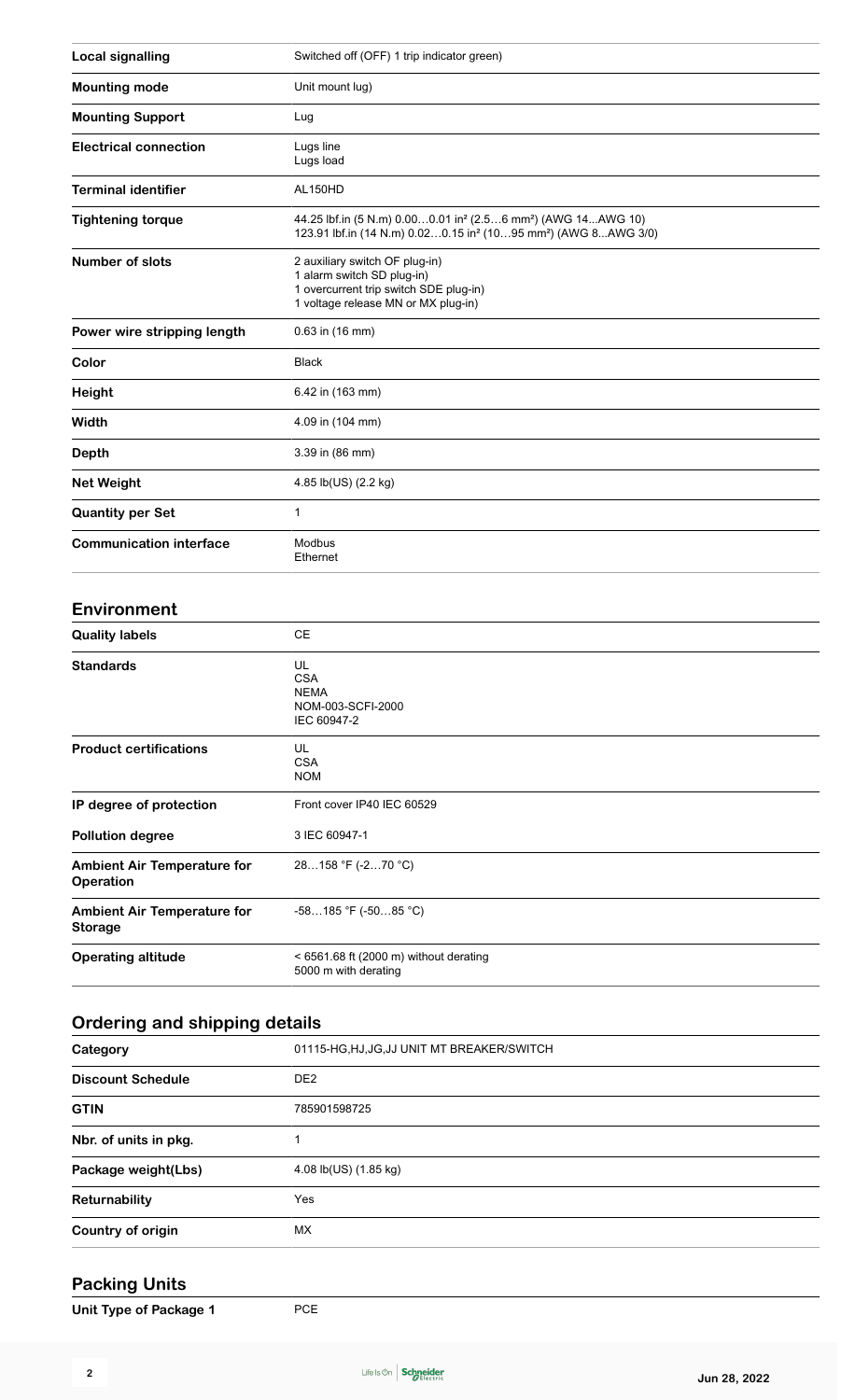| Package 1 Height | 5.59 in (14.2 cm) |
|------------------|-------------------|
| Package 1 width  | 7.40 in (18.8 cm) |
| Package 1 Length | 8.82 in (22.4 cm) |

## **Offer Sustainability**

| Sustainable offer status          | Green Premium product                                                                                                                                                                                                                                                                        |
|-----------------------------------|----------------------------------------------------------------------------------------------------------------------------------------------------------------------------------------------------------------------------------------------------------------------------------------------|
| California proposition 65         | WARNING: This product can expose you to chemicals including: DINP, which is known to the State of<br>California to cause cancer, and DIDP, which is known to the State of California to cause birth defects or<br>other reproductive harm. For more information go to www.P65Warnings.ca.gov |
| <b>REACh Regulation</b>           | <b>REACh Declaration</b>                                                                                                                                                                                                                                                                     |
| <b>EU RoHS Directive</b>          | Compliant<br><b>EU RoHS Declaration</b>                                                                                                                                                                                                                                                      |
| Mercury free                      | Yes                                                                                                                                                                                                                                                                                          |
| <b>RoHS</b> exemption information | <b>Yes</b>                                                                                                                                                                                                                                                                                   |
| <b>China RoHS Regulation</b>      | China RoHS declaration<br>Product out of China RoHS scope. Substance declaration for your information.                                                                                                                                                                                       |
| <b>Environmental Disclosure</b>   | <b>Product Environmental Profile</b>                                                                                                                                                                                                                                                         |
| <b>Circularity Profile</b>        | End of Life Information                                                                                                                                                                                                                                                                      |
| <b>PVC</b> free                   | Yes                                                                                                                                                                                                                                                                                          |
|                                   |                                                                                                                                                                                                                                                                                              |

#### **Contractual warranty**

| W<br><b>TTALLALLY</b><br>and the control | ontns |
|------------------------------------------|-------|